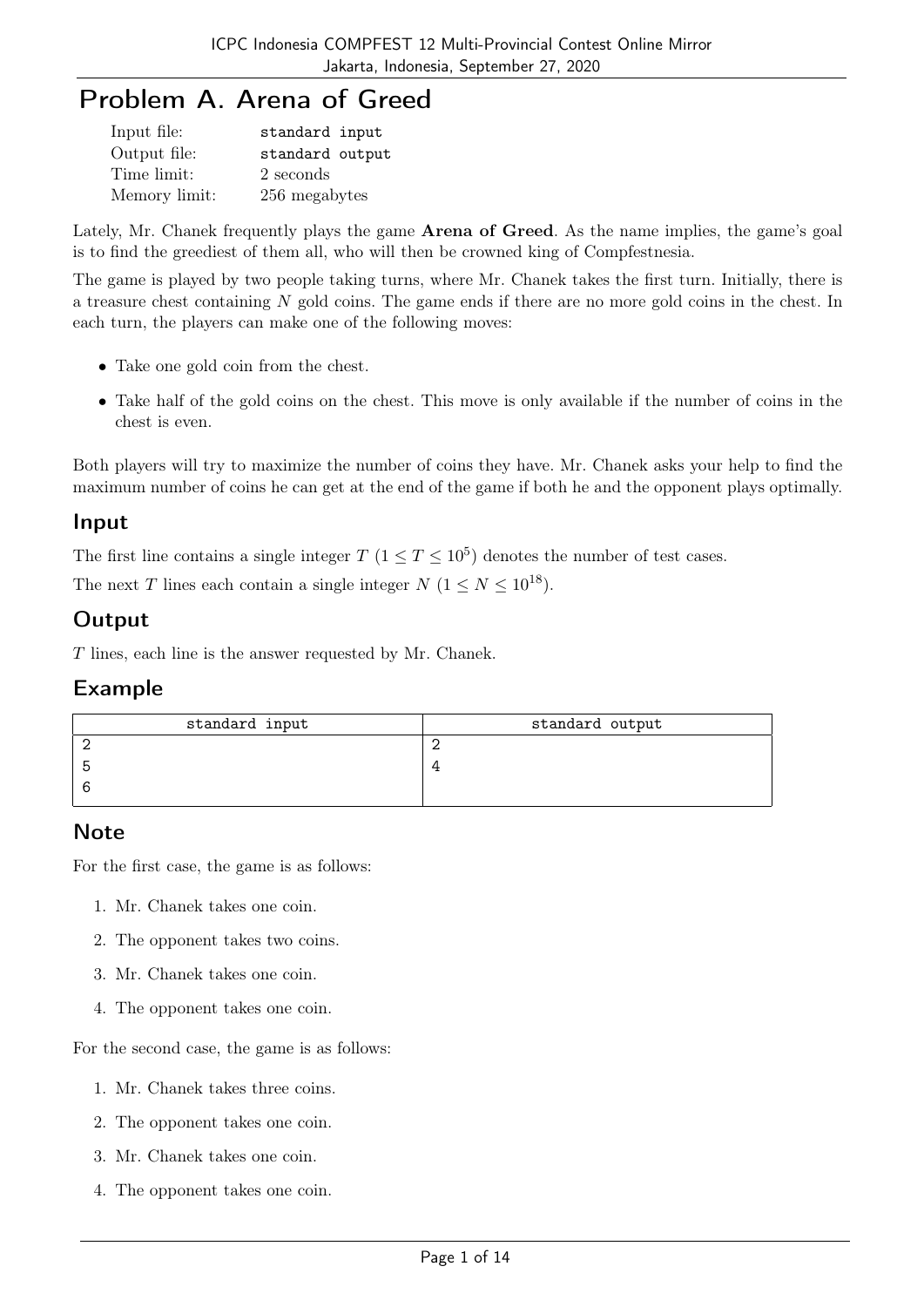# Problem B. Blue and Red of Our Faculty!

| Input file:   | standard input  |
|---------------|-----------------|
| Output file:  | standard output |
| Time limit:   | 2 seconds       |
| Memory limit: | 256 megabytes   |

It's our faculty's 34th anniversary! To celebrate this great event, the Faculty of Computer Science, University of Indonesia (Fasilkom), held CPC - Coloring Pavements Competition. The gist of CPC is two players color the predetermined routes of Fasilkom in Blue and Red. There are N Checkpoints and M undirected predetermined routes. Routes i connects checkpoint  $U_i$  and  $V_i$ , for  $(1 \leq i \leq M)$ . It is guaranteed that any pair of checkpoints are connected by using one or more routes.

The rules of CPC is as follows:

- Two players play in each round. One player plays as blue, the other plays as red. For simplicity, let's call these players Blue and Red.
- Blue will color every route in he walks on blue, Red will color the route he walks on red. Both players start at checkpoint number 1. Initially, all routes are gray.
- Each phase, from their current checkpoint,  $Blue$  and  $Red$  select a different gray route and moves to the checkpoint on the other end of the route simultaneously.
- The game ends when  $Blue$  or  $Red$  can no longer move. That is, there is no two distinct gray routes they can choose to continue moving.

Chaneka is interested in participating. However, she does not want to waste much energy. So, She is only interested in the number of final configurations of the routes after each round. Turns out, counting this is also exhausting, so Chaneka asks you to figure this out!

Two final configurations are considered different if there is a route  $U$  in a different color in the two configurations.

### Input

The first line contains two integers N and M. N  $(2 \le N \le 2 \cdot 10^3)$  denotes the number of checkpoints, M  $(1 \leq M \leq 2 \cdot N)$  denotes the number of routes. It is guaranteed that every checkpoint except checkpoint 1 has exactly two routes connecting it.

The next M lines each contains two integers  $U_i$  and  $V_i$   $(1 \leq U_i, V_i \leq N, U_i \neq V_i)$ , which denotes the checkpoint that route i connects.

It is guaranteed that for every pair of checkpoints, there exists a path connecting them directly or indirectly using the routes.

## Output

Output a single integer which denotes the number of final configurations after each round of CPC modulo  $10^9 + 7$ 

## Example

| standard input | standard output |
|----------------|-----------------|
| 5 6            | 8               |
| $1\,2$         |                 |
| 2 3            |                 |
| 3 4            |                 |
| 4 1            |                 |
| 1 <sub>5</sub> |                 |
| 5 <sub>1</sub> |                 |
|                |                 |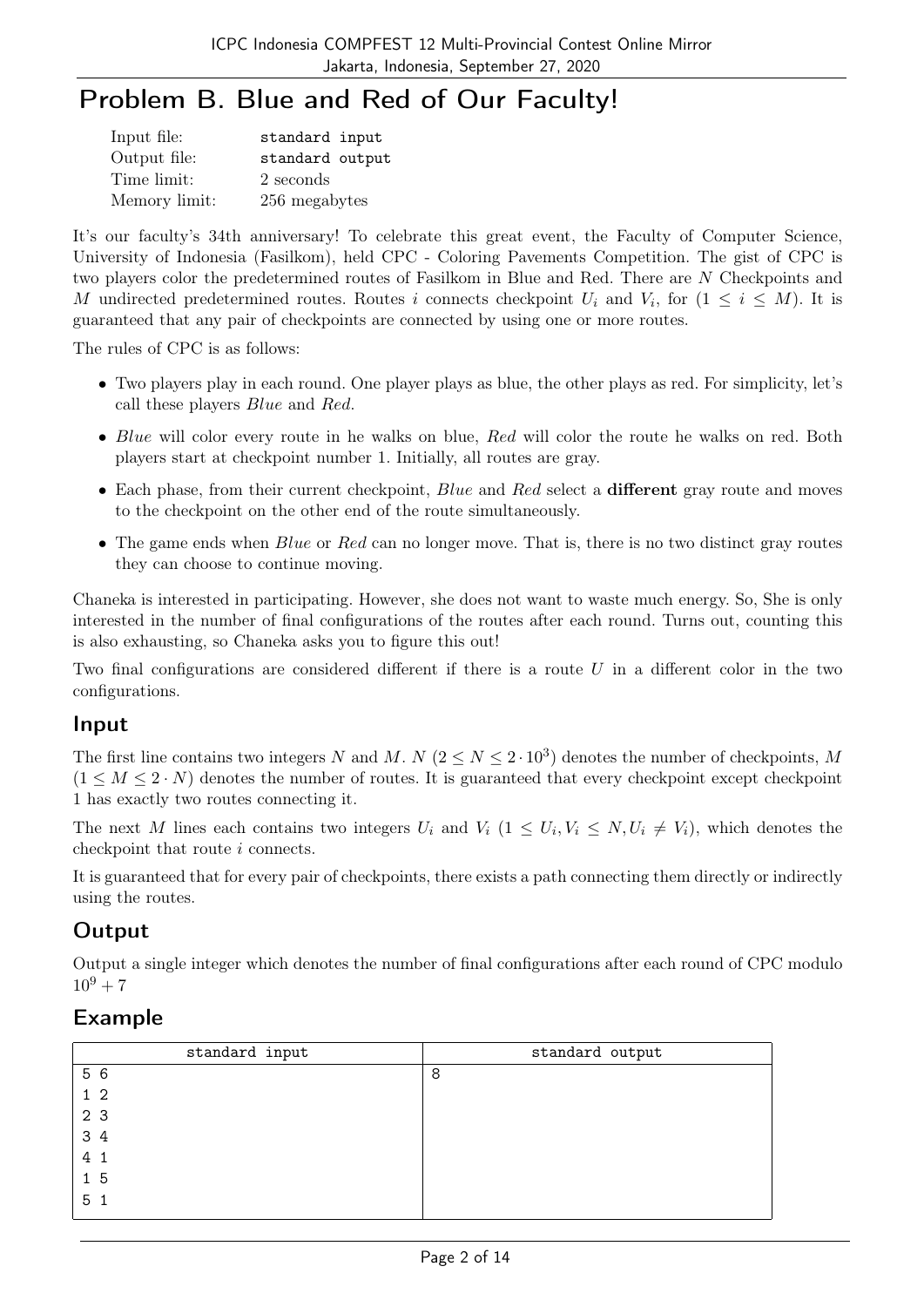### **Note**

Every possible final configuration for the example is listed below:



The blue-colored numbers give the series of moves  $Blue$  took, and the red-colored numbers give the series of moves Red took.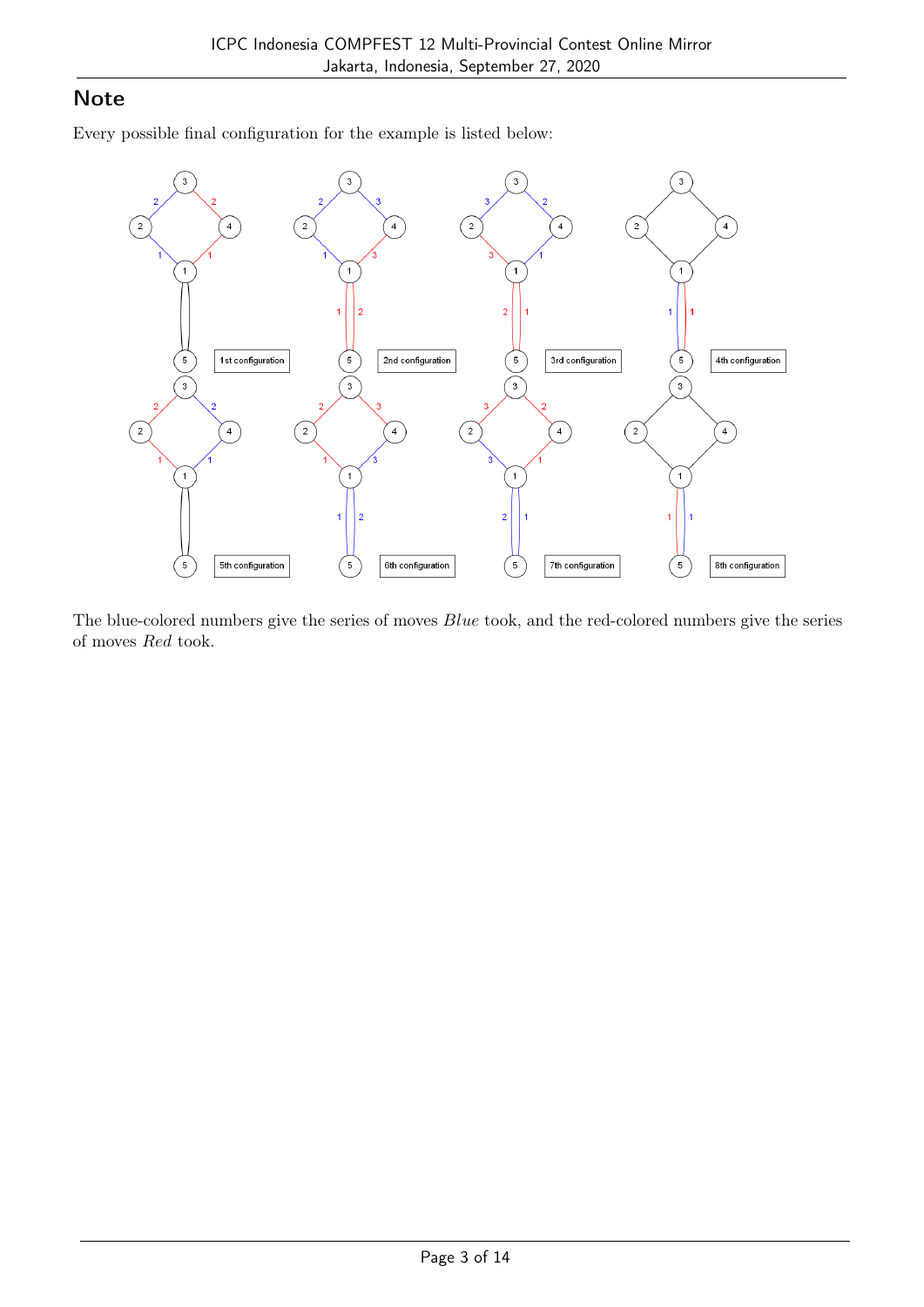# Problem C. Captain of Knights

| Input file:   | standard input  |
|---------------|-----------------|
| Output file:  | standard output |
| Time limit:   | 2 seconds       |
| Memory limit: | 256 megabytes   |

Mr. Chanek just won the national chess tournament and got a huge chessboard of size  $N \times M$ . Bored with playing conventional chess, Mr. Chanek now defines a function  $F(X, Y)$ , which denotes the minimum number of moves to move a knight from square  $(1, 1)$  to square  $(X, Y)$ . It turns out finding  $F(X, Y)$  is too simple, so Mr. Chanek defines:

 $G(X,Y) = \sum_{i=X}^{N} \sum_{j=Y}^{M} F(i,j)$ 

Given X and Y, you are tasked to find  $G(X, Y)$ .

A knight can move from square  $(a, b)$  to square  $(a', b')$  if and only if  $|a - a'| > 0$ ,  $|b - b'| > 0$ , and  $|a - a'| + |b - b'| = 3$ . Of course, the knight cannot leave the chessboard.

### Input

The first line contains an integer  $T$  ( $1 \le T \le 100$ ), the number of test cases.

Each test case contains a line with four integers X Y N M  $(3 \le X \le N \le 10^9, 3 \le Y \le M \le 10^9)$ .

## **Output**

For each test case, print a line with the value of  $G(X, Y)$ 

## Example

| standard input | standard output |
|----------------|-----------------|
| 2              | 27              |
| 3456           | 70              |
| 5588           |                 |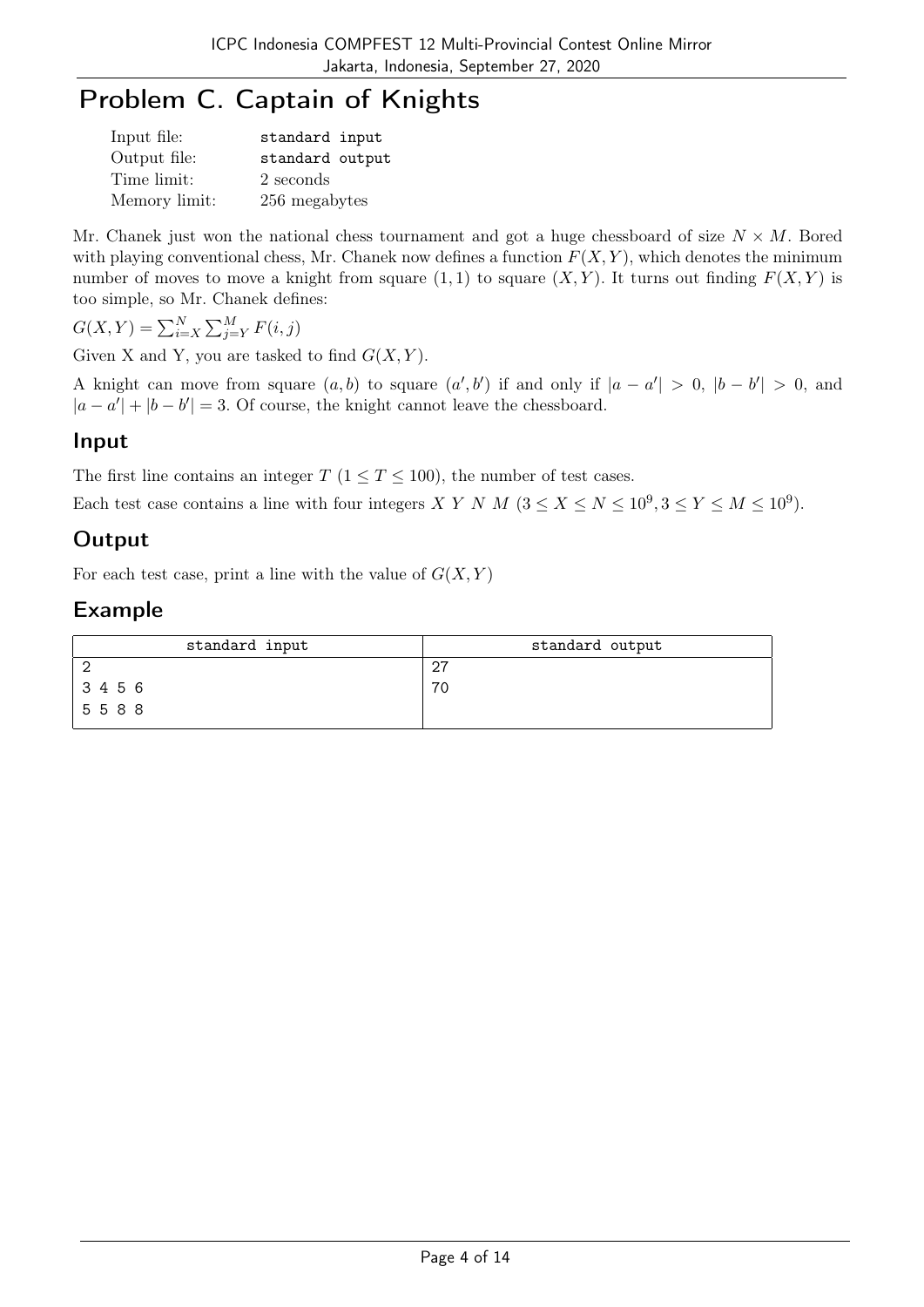# Problem D. Danger of Mad Snakes

| Input file:   | standard input  |
|---------------|-----------------|
| Output file:  | standard output |
| Time limit:   | 2 seconds       |
| Memory limit: | 256 megabytes   |

Mr. Chanek The Ninja is one day tasked with a mission to handle mad snakes that are attacking a site. Now, Mr. Chanek already arrived at the hills where the destination is right below these hills. The mission area can be divided into a grid of size  $1000 \times 1000$  squares. There are N mad snakes on the site, the i'th mad snake is located on square  $(X_i, Y_i)$  and has a danger level  $B_i$ .

Mr. Chanek is going to use the Shadow Clone Jutsu and Rasengan that he learned from Lord Seventh to complete this mission. His attack strategy is as follows:

- 1. Mr. Chanek is going to make M clones.
- 2. Each clone will choose a mad snake as the attack target. Each clone must pick a different mad snake to attack.
- 3. All clones jump off the hills and attack their respective chosen target at once with Rasengan of radius R. If the mad snake at square  $(X, Y)$  is attacked with a direct Rasengan, it and all mad snakes at squares  $(X', Y')$  where  $max(|X'-X|, |Y'-Y|) \leq R$  will die.
- 4. The real Mr. Chanek will calculate the score of this attack. The score is defined as the square of the sum of the danger levels of all the killed snakes.

Now Mr. Chanek is curious, what is the sum of scores for every possible attack strategy? Because this number can be huge, Mr. Chanek only needs the output modulo  $10^9 + 7$ .

## Input

The first line contains three integers N M R  $(1 \leq M \leq N \leq 2 \cdot 10^3, 0 \leq R < 10^3)$ , the number of mad snakes, the number of clones, and the radius of the Rasengan.

The next N lines each contains three integers,  $X_i$ ,  $Y_i$ , dan  $B_i$   $(1 \le X_i, Y_i \le 10^3, 1 \le B_i \le 10^6)$ . It is guaranteed that no two mad snakes occupy the same square.

## Output

A line with an integer that denotes the sum of scores for every possible attack strategy.

### Example

| standard input | standard output |
|----------------|-----------------|
| 4 2 1          | 33800           |
| 1 1 10         |                 |
| 2 2 2 0        |                 |
| 2 3 30         |                 |
| 4 2 40         |                 |

### **Note**

Here is the illustration of all six possible attack strategies. The circles denote the chosen mad snakes, and the blue squares denote the region of the Rasengan: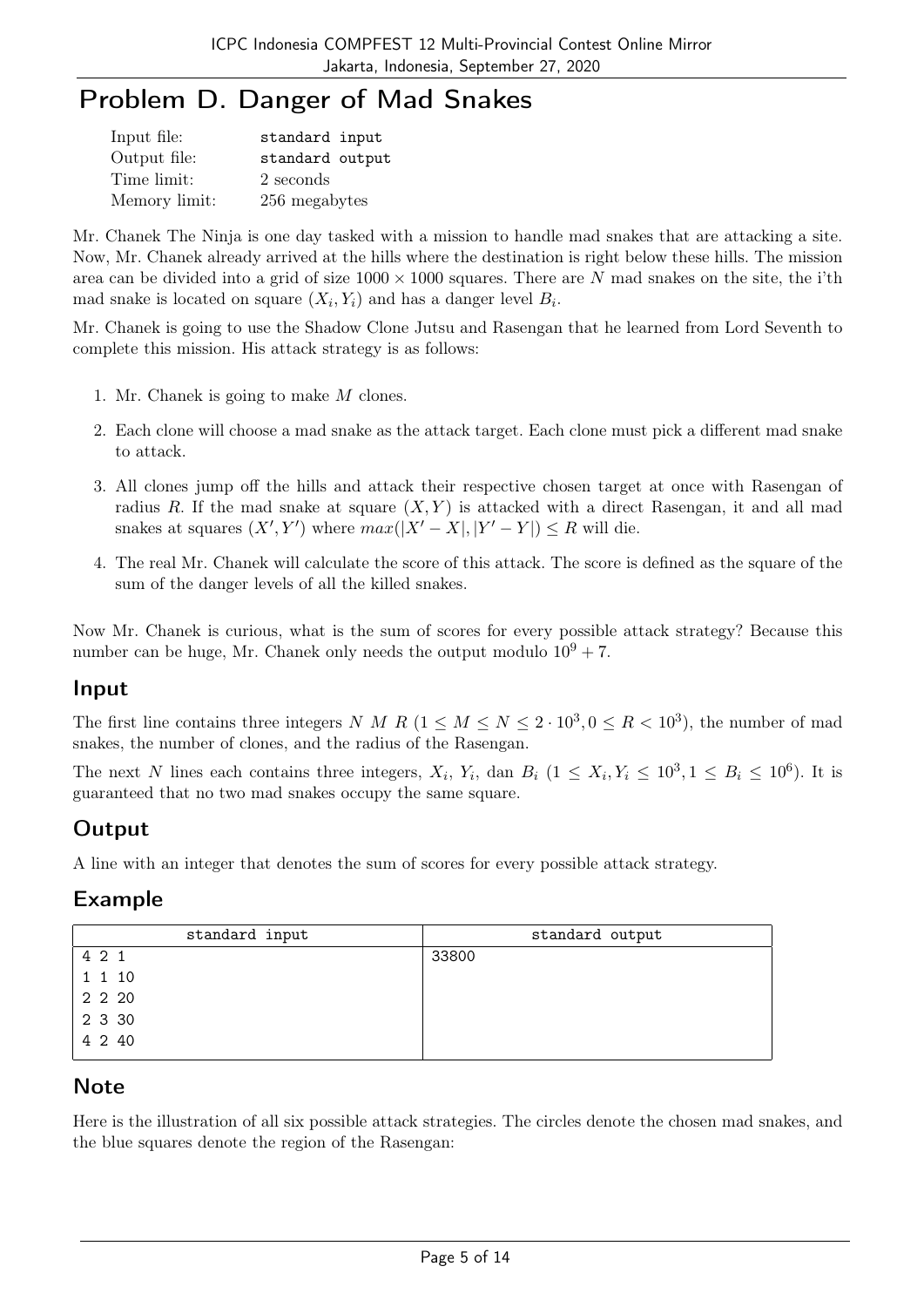

So, the total score of all attacks is:  $3.600 + 3.600 + 4.900 + 3.600 + 10.000 + 8.100 = 33.800$ .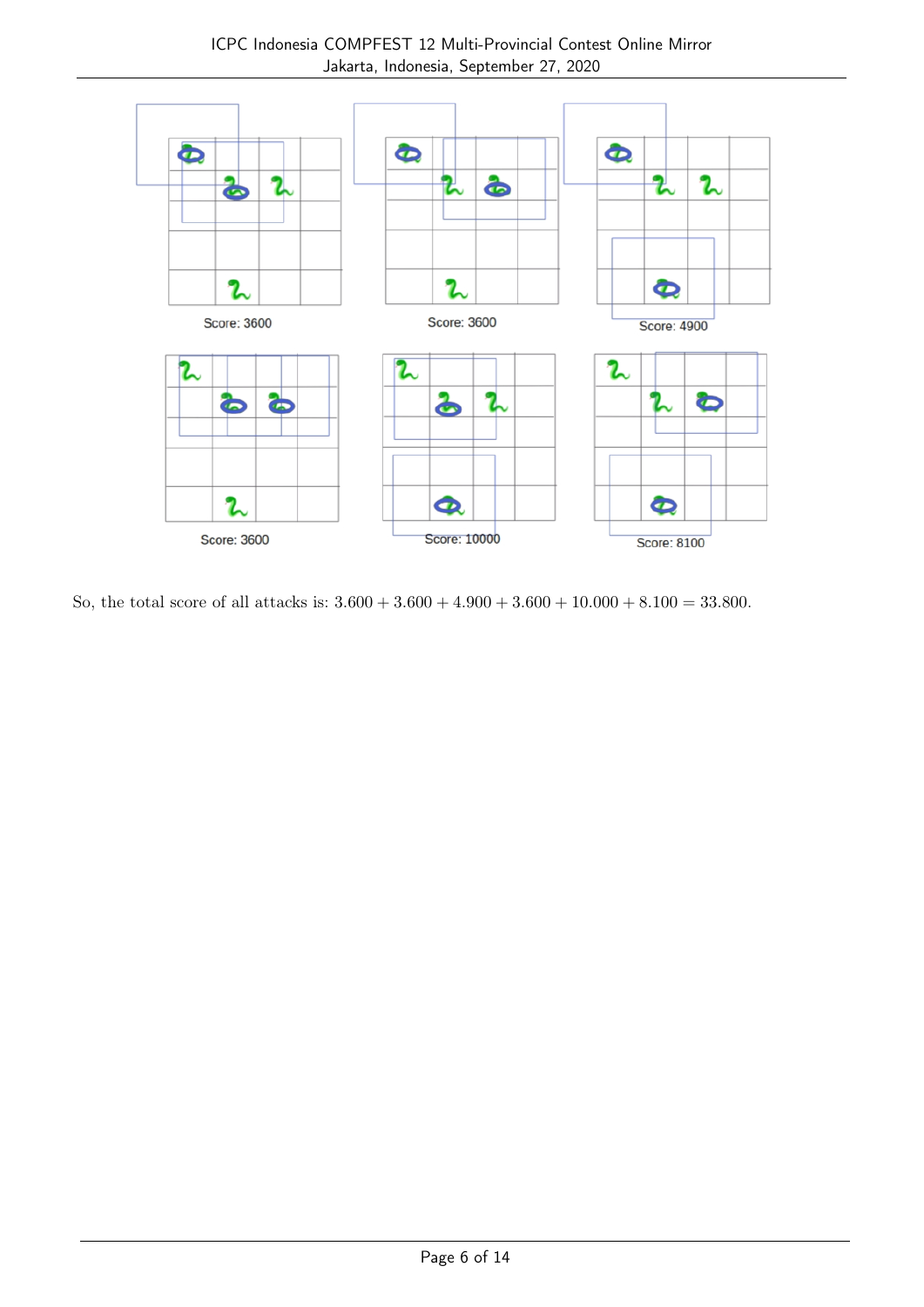## Problem E. Excitation of Atoms

| Input file:   | standard input  |
|---------------|-----------------|
| Output file:  | standard output |
| Time limit:   | 2 seconds       |
| Memory limit: | 256 megabytes   |

Mr. Chanek is currently participating in a science fair that is popular in town. He finds an exciting puzzle in the fair and wants to solve it.

There are N atoms numbered from 1 to N. These atoms are especially quirky. Initially, each atom is in normal state. Each atom can be in an excited. Exciting atom i requires  $D_i$  energy. When atom i is excited, it will give  $A_i$  energy. You can excite any number of atoms (including zero).

These atoms also form a peculiar one-way bond. For each i,  $(1 \le i \le N)$ , if atom i is excited, atom  $E_i$ will also be excited at no cost. Initially,  $E_i = i + 1$ . Note that atom N cannot form a bond to any atom.

Mr. Chanek must change **exactly** K bonds. Exactly K times, Mr. Chanek chooses an atom i,  $(1 \le i \le N)$ and changes  $E_i$  to a different value other than i and the current  $E_i$ . Note that an atom's bond can remain unchanged or changed more than once. Help Mr. Chanek determine the maximum energy that he can achieve!

note: You must first change exactly K bonds before you can start exciting atoms.

### Input

The first line contains two integers N K  $(4 \leq N \leq 10^5, 0 \leq K \leq N)$ , the number of atoms, and the number of bonds that must be changed.

The second line contains N integers  $A_i$  ( $1 \leq A_i \leq 10^6$ ), which denotes the energy given by atom i when on excited state.

The third line contains N integers  $D_i$   $(1 \le D_i \le 10^6)$ , which denotes the energy needed to excite atom i.

## Output

A line with an integer that denotes the maximum number of energy that Mr. Chanek can get.

### Example

| standard input | standard output |
|----------------|-----------------|
| 6              | 35              |
| 5 6 7 8 10 2   |                 |
| 3567110        |                 |

## **Note**

An optimal solution to change  $E_5$  to 1 and then excite atom 5 with energy 1. It will cause atoms 1, 2, 3, 4, 5 be excited. The total energy gained by Mr. Chanek is  $(5 + 6 + 7 + 8 + 10)$  - 1 = 35.

Another possible way is to change  $E_3$  to 1 and then exciting atom 3 (which will excite atom 1, 2, 3) and exciting atom 4 (which will excite atom 4, 5, 6). The total energy gained by Mr. Chanek is  $(5 + 6 + 7 +$  $8 + 10 + 2$  -  $(6 + 7) = 25$  which is not optimal.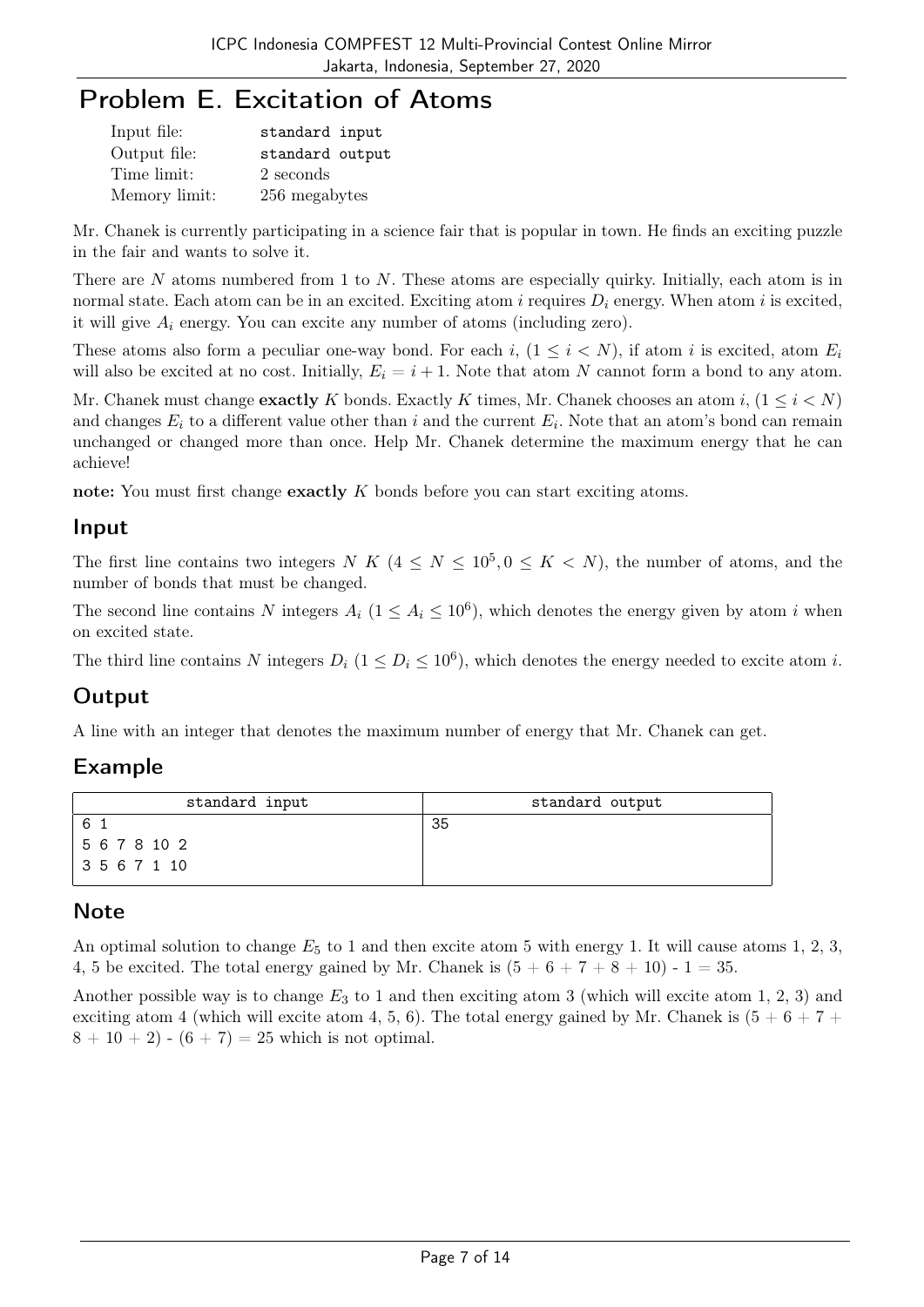# Problem F. Flamingoes of Mystery

| Input file:   | standard input  |
|---------------|-----------------|
| Output file:  | standard output |
| Time limit:   | 2 seconds       |
| Memory limit: | 256 megabytes   |

This is an interactive problem. You have to use a flush operation right after printing each line. For example, in  $C_{++}$  you should use the function fflush(stdout), in Java – System.out.flush(), in  $Pascal - flush(output)$  and in  $Python - sys.stdout. fluxh()$ .

Mr. Chanek wants to buy a flamingo to accompany his chickens on his farm. Before going to the pet shop, Mr. Chanek stops at an animal festival to have fun. It turns out there is a carnival game with a flamingo as the prize.

There are N mysterious cages, which are numbered from 1 to N. Cage i has  $A_i$  ( $0 \le A_i \le 10^3$ ) flamingoes inside  $(1 \le i \le N)$ . However, the game master keeps the number of flamingoes inside a secret. To win the flamingo, Mr. Chanek must guess the number of flamingoes in each cage.

Coincidentally, Mr. Chanek has N coins. Each coin can be used to ask once, what is the total number of flamingoes inside cages numbered L to R inclusive? With  $L < R$ .

### Input

Use standard input to read the responses of your questions.

Initially, the judge will give an integer  $N$  ( $3 \le N \le 10^3$ ), the number of cages, and the number of coins Mr. Chanek has.

For each of your questions, the jury will give an integer that denotes the number of flamingoes from cage  $L$  to  $R$  inclusive.

If your program does not guess the flamingoes or ask other questions, you will get "Wrong Answer". Of course, if your program asks more questions than the allowed number, your program will get "Wrong Answer".

## **Output**

To ask questions, your program must use standard output.

Then, you can ask at most N questions. Questions are asked in the format "? L R",  $(1 \leq L < R < N)$ .

To guess the flamingoes, print a line that starts with "!" followed by N integers where the  $i$ -th integer denotes the number of flamingo in cage i. After answering, your program must terminate or will receive the "idle limit exceeded" verdict. You can only guess the flamingoes once.

### Examples

| standard input | standard output |
|----------------|-----------------|
| 6              |                 |
|                | ? 1 2           |
| 5              |                 |
|                | ? 5 6           |
| 15             | ? 3 4           |
| 10             |                 |
|                | ! 144678        |

### **Note**

In the sample input, the correct flamingoes amount is  $[1, 4, 4, 6, 7, 8]$ .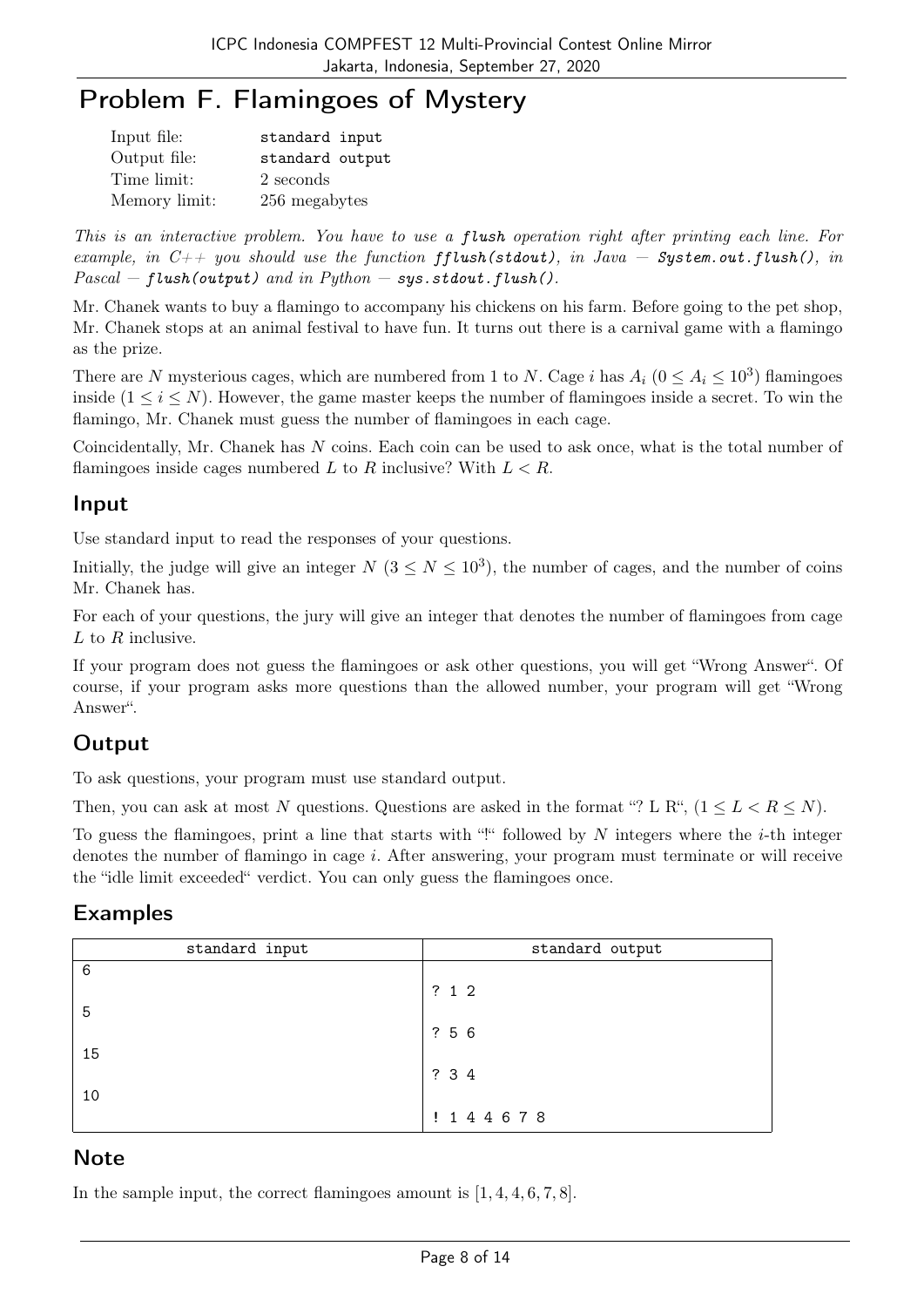# Problem G. Greasy Thief of The Village

| Input file:   | standard input  |
|---------------|-----------------|
| Output file:  | standard output |
| Time limit:   | 2 seconds       |
| Memory limit: | 256 megabytes   |

Mr. Chanek is police in a village. His town can be represented as a grid G of size  $N \times M$ , where  $G_{ij}$ can be either "." or " $\#$ ", which denotes a passable area and unpassable area (walls, houses, and others) respectively. The outside of the grid is assumed to be unpassable areas.

One day, a thief makes a commotion in the village, and Mr. Chanek is trying to apprehend him. Each second, both the thief and Mr. Chanek can move one square to eight possible directions (up, down, left, right, left-up, left-down, right-up, right-down) with the movement is assumed to happen instantly. As an example, assume Mr. Chanek current position is as follows:

.## #C. ...

Then Mr. Chanek can move to 5 directions, which is: left-up, left-down, down, right-down, and right.

Here is the chase scenario:

- At second  $i$  exactly, the thief can move 1 square.
- At second  $(i + 0.5)$ , Mr. Chanek can move 1 square.

Both Mr. Chanek and the thief can choose not to move at a second.

If the thief and Mr. Chanek move optimally, determine whether Mr. Chanek will apprehend the thief, or the thief can forever avoid Mr. Chanek. The thief is said to be caught by Mr. Chanek if they occupy the same square.

### Input

The first line contains two integers N and  $M$  ( $1 \le N, M \le 10^3$ ), the number of rows and columns of the grid, respectively.

The next N lines each contains M characters. The j'th character on the i'th line denotes  $G_{ij}$  $(G_{ij} \in \{T', T', T', T', T''\})$ . There will be exactly one character 'C' and 'M' in G, representing Mr. Chanek's and the thief's initial position respectively.

It is guaranteed that there exist a way to visit every pair of non-'#' square in  $G$ .

## **Output**

Output "tertangkap" (without quotes, Indonesian for "captured") if Mr. Chanek can apprehend the thief. Output "lolos" (without quotes, Indonesian for "evaded") if the thief can avoid Mr. Chanek indefinitely.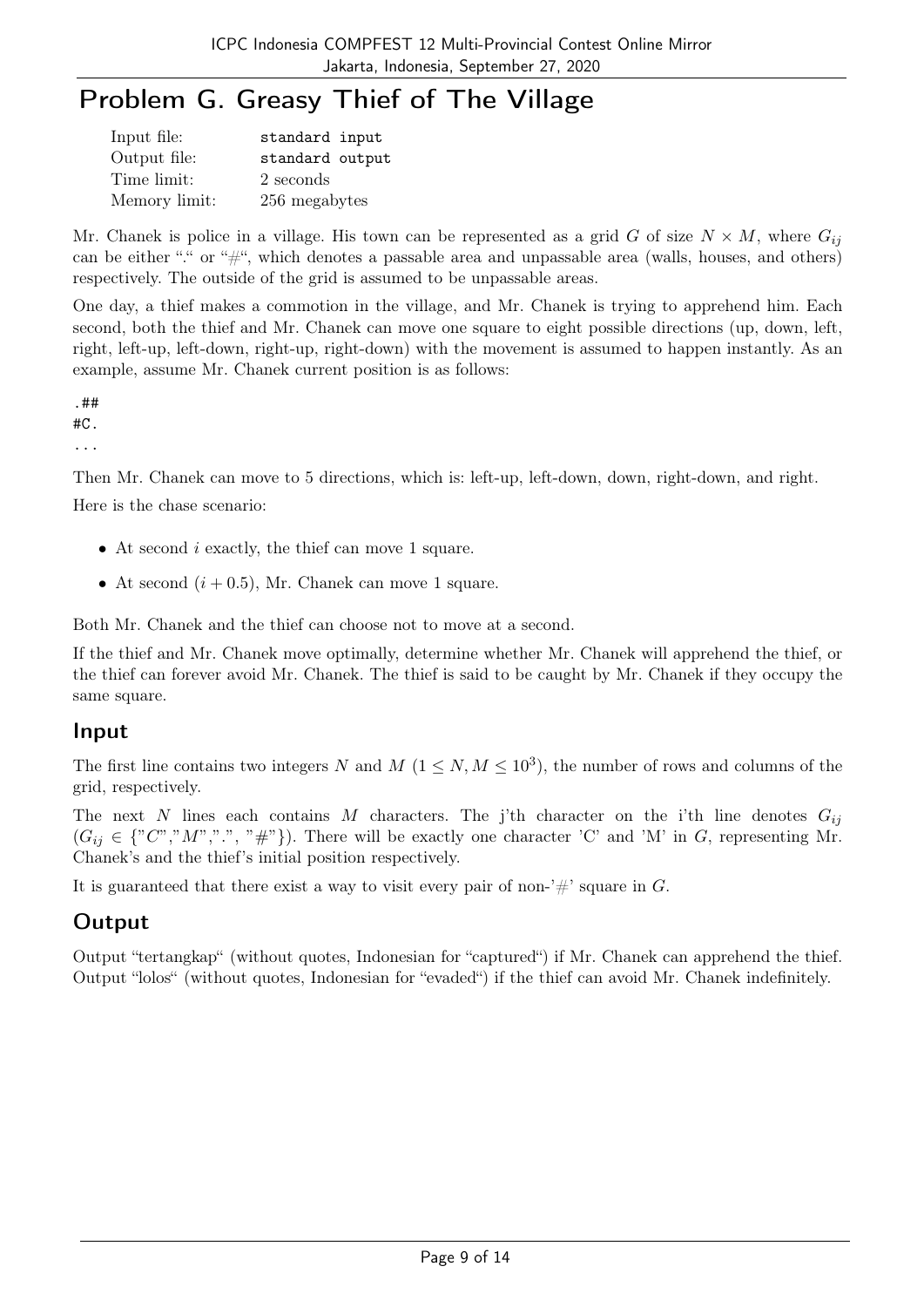#### Examples

| standard input    | standard output |
|-------------------|-----------------|
| 5 5               | tertangkap      |
| $\dots$ #.#       |                 |
| $.$ ## $C.$       |                 |
| $M \ldots$        |                 |
| .                 |                 |
| $\dots$ # $\dots$ |                 |
| 4 7               | lolos           |
| ##.M.##           |                 |
| ##.#.##           |                 |
| ##.C.##           |                 |
| #######           |                 |
|                   |                 |

### **Note**

here are the possible movements of the first example:

- If the thief moves up:
	- 1. Mr. Chanek moves left-down.
	- 2. The thief must move down to avoid capture.
	- 3. Mr. Chanek moves left.
	- 4. Whether the thief moves up or down, Mr. Chanek will apprehend him in the next second.
- If the thief moves down:
	- 1. Mr. Chanek moves left-down.
	- 2. Mr. Chanek will catch the thief if he moves up, left-up, or right (the first case). So the thief can only move down or right-down.
	- 3. Whether the thief moves right or right-down, Mr. Chanek will move left-down and apprehend the thief the next second.

So, we can see that the thief cannot avoid Mr. Chanek forever.

For the second example, the thief can avoid Mr. Chanek by moving the square that maximizes the distance between him and Mr. Chanek.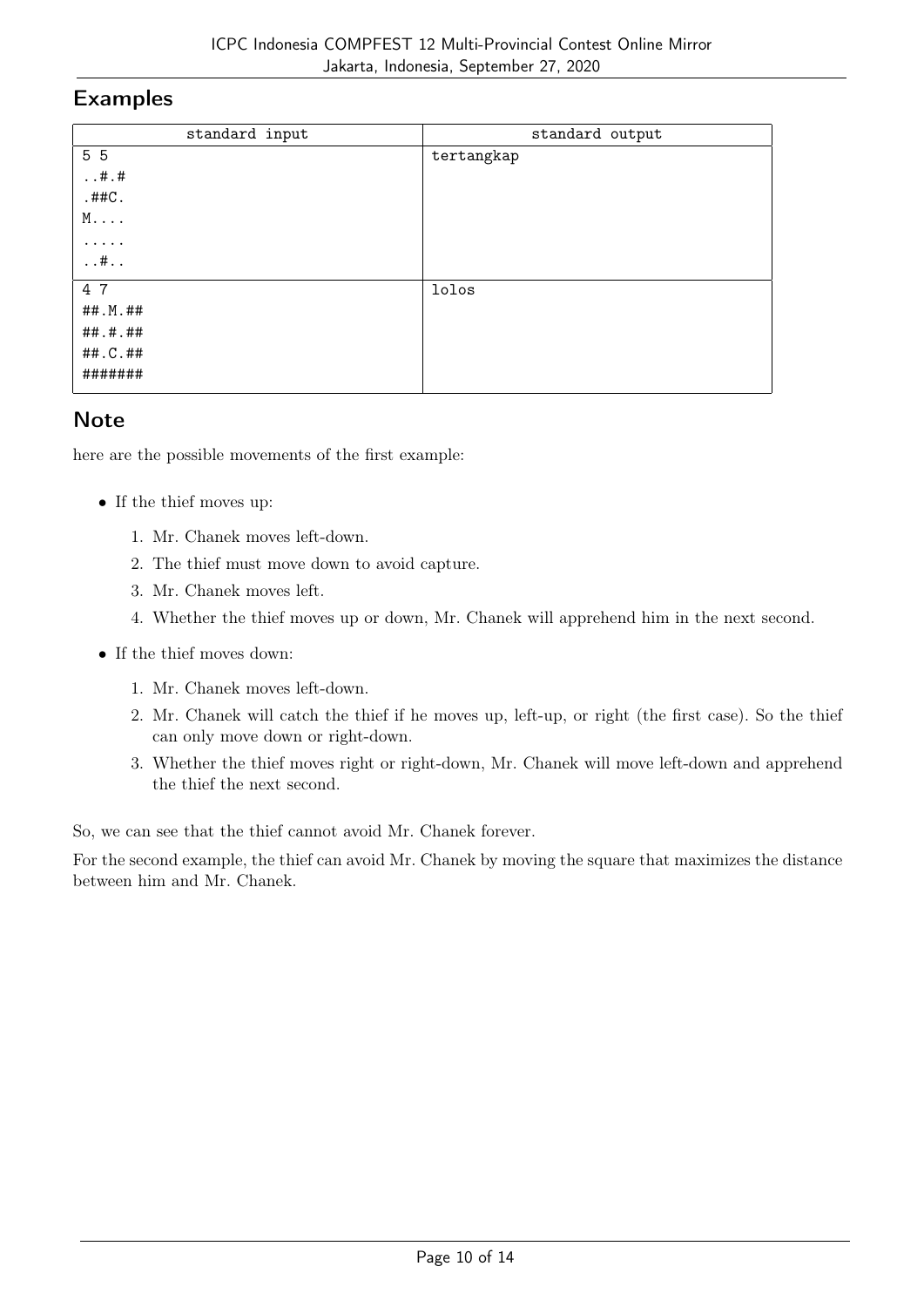# Problem H. Huge Boxes of Animal Toys

| Input file:   | standard input  |
|---------------|-----------------|
| Output file:  | standard output |
| Time limit:   | 2 seconds       |
| Memory limit: | 256 megabytes   |

Chaneka has a hobby of playing with animal toys. Every toy has a different fun value, a real number. Chaneka has four boxes to store the toys with specification:

- The first box stores toys with fun values in range of  $(\infty, -1]$ .
- The second box stores toys with fun values in range of  $(-1, 0)$ .
- The third box stores toys with fun values in range of  $(0, 1)$ .
- The fourth box stores toys with fun value in range of  $[1, \infty)$ .

Chaneka has A, B, C, D toys in the first, second, third, and fourth box, respectively. One day she decides that she only wants one toy, a super toy. So she begins to create this super toy by sewing all the toys she has.

While the number of toys Chaneka has is more than 1, she takes two different toys randomly and then sews them together, creating a new toy. The fun value of this new toy is equal to the multiplication of fun values of the sewn toys. She then puts this new toy in the appropriate box. She repeats this process until she only has one toy. This last toy is the super toy, and the box that stores this toy is the special box.

As an observer, you only know the number of toys in each box initially but do not know their fun values. You also don't see the sequence of Chaneka's sewing. Determine which boxes can be the special box after Chaneka found her super toy.

### Input

The first line has an integer  $T$   $(1 \le T \le 5 \cdot 10^4)$ , the number of test cases.

Every case contains a line with four space-separated integers A B C D  $(0 \leq A, B, C, D \leq 10^6, A + B + C + D > 0)$ , which denotes the number of toys in the first, second, third, and fourth box, respectively.

## **Output**

For each case, print four space-separated strings. Each string represents the possibility that the first, second, third, and fourth box can be the special box from left to right.

For each box, print "Ya" (Without quotes, Indonesian for yes) if that box can be the special box. Print "Tidak" (Without quotes, Indonesian for No) otherwise.

### Example

| standard input | standard output      |
|----------------|----------------------|
|                | Ya Ya Tidak Tidak    |
| 1 2 0 1        | Tidak Ya Tidak Tidak |
| 0100           |                      |

### **Note**

For the first case, here is a scenario where the first box is the special box:

• The first box had toys with fun values  $\{-3\}$ .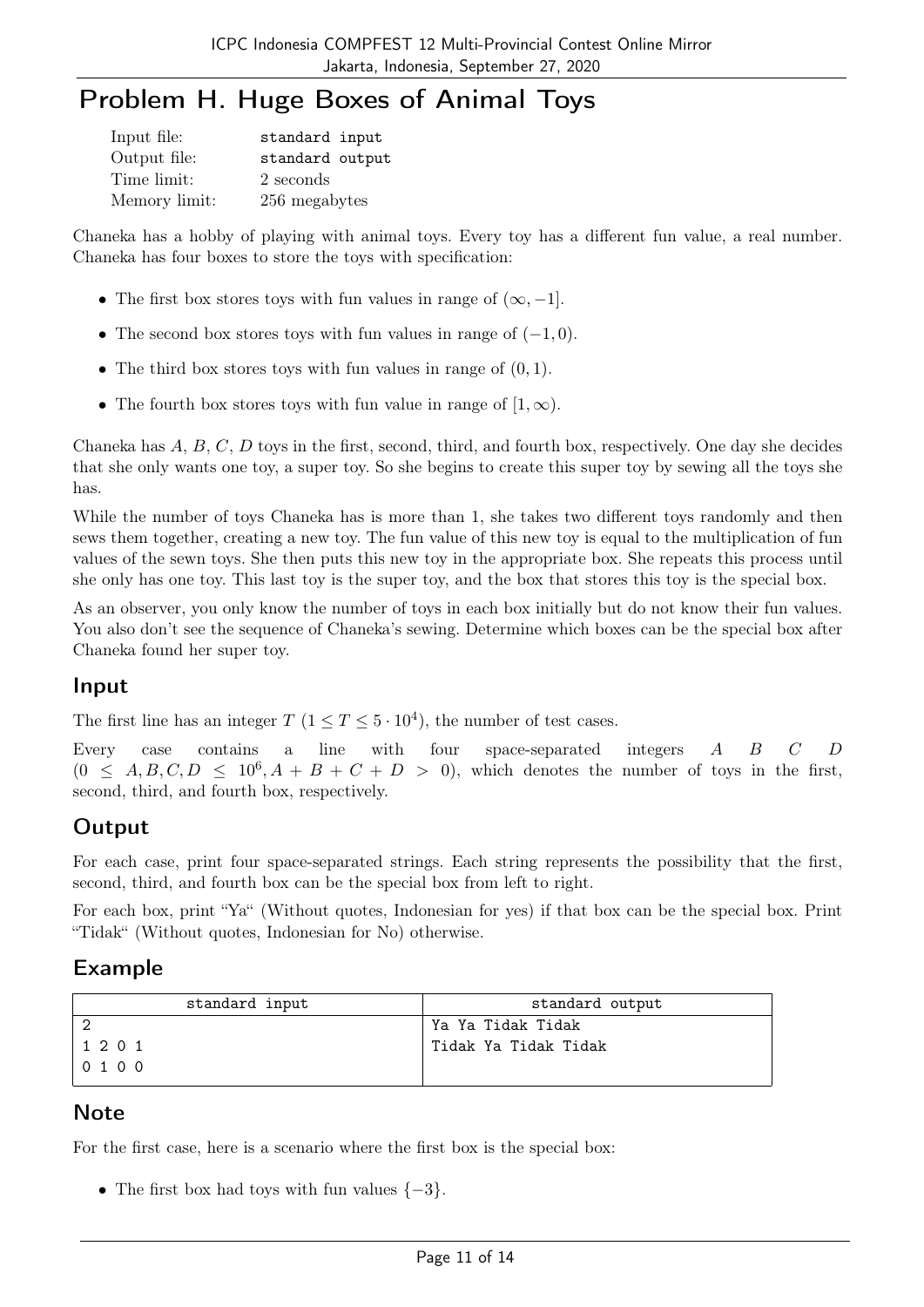- The second box had toys with fun values  $\{-0.5, -0.5\}$
- The fourth box had toys with fun values  $\{3\}$

The sewing sequence:

- 1. Chaneka sews the toy with fun −0.5 and −0.5 to a toy with fun 0.25 and then put it in the third box.
- 2. Chaneka sews the toy with fun −3 and 0.25 to a toy with fun −0.75 and then put it in the second box.
- 3. Chaneka sews the toy with fun −0.75 and 3 to a toy with fun −1.25 and then put it in the first box, which then became the special box.

Here is a scenario where the second box ends up being the special box:

- The first box had toys with fun values  $\{-3\}$
- The second box had toys with fun values  $\{-0.33, -0.25\}$ .
- The fourth box had toys with fun values  $\{3\}$ .

The sewing sequence:

- 1. Chaneka sews the toy with fun −3 and −0.33 to a toy with fun 0.99 and then put it in the third box.
- 2. Chaneka sews the toy with fun 0.99 and 3 to a toy with fun 2.97 and then put in it the fourth box.
- 3. Chaneka sews the toy with fun 2.97 and −0.25 to a toy with fun −0.7425 and then put it in the second box, which then became the special box.

There is only one toy for the second case, so Chaneka does not have to sew anything because that toy, by definition, is the super toy.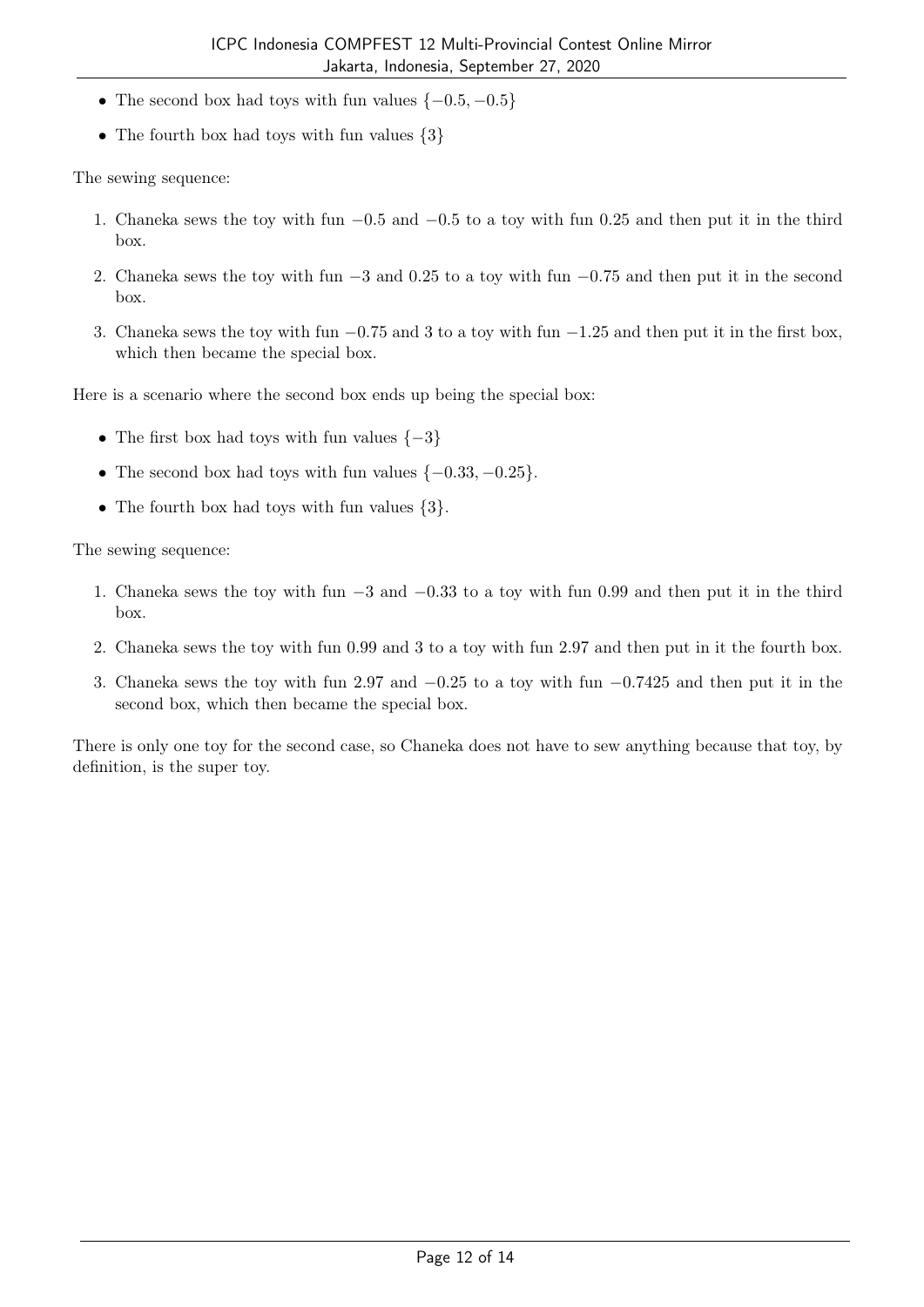# Problem I. Impressive Harvesting of The Orchard

| Input file:   | standard input  |
|---------------|-----------------|
| Output file:  | standard output |
| Time limit:   | 7 seconds       |
| Memory limit: | 256 megabytes   |

Mr. Chanek has an orchard structured as a rooted ternary tree with N vertices numbered from 1 to N. The root of the tree is vertex 1.  $P_i$  denotes the parent of vertex i, for  $(2 \le i \le N)$ . Interestingly, the height of the tree is not greater than 10. Height of a tree is defined to be the largest distance from the root to a vertex in the tree.

There exist a bush on each vertex of the tree. Initially, all bushes have fruits. Fruits will not grow on bushes that currently already have fruits. The bush at vertex  $i$  will grow fruits after  $A_i$  days since its last harvest.

Mr. Chanek will visit his orchard for  $Q$  days. In day  $i$ , he will harvest all bushes that have fruits on the subtree of vertex  $X_i$ . For each day, determine the sum of distances from every harvested bush to  $X_i$ , and the number of harvested bush that day. Harvesting a bush means collecting all fruits on the bush.

For example, if Mr. Chanek harvests all fruits on subtree of vertex  $X$ , and harvested bushes  $[Y_1, Y_2, \ldots, Y_M]$ , the sum of distances is  $\sum_{i=1}^M \text{distance}(X, Y_i)$ 

distance( $U, V$ ) in a tree is defined to be the number of edges on the simple path from U to V.

### Input

The first line contains two integers N and  $Q$   $(1 \leq N, Q, \leq 5 \cdot 10^4)$ , which denotes the number of vertices and the number of days Mr. Chanek visits the orchard.

The second line contains N integers  $A_i$   $(1 \leq A_i \leq 5 \cdot 10^4)$ , which denotes the fruits growth speed on the bush at vertex *i*, for  $(1 \le i \le N)$ .

The third line contains  $N-1$  integers  $P_i$   $(1 \leq P_i \leq N, P_i \neq i)$ , which denotes the parent of vertex i in the tree, for  $(2 \le i \le N)$ . It is guaranteed that each vertex can be the parent of at most 3 other vertices. It is also guaranteed that the height of the tree is not greater than 10.

The next Q lines contain a single integer  $X_i$   $(1 \le X_i \le N)$ , which denotes the start of Mr. Chanek's visit on day *i*, for  $(1 \leq i \leq Q)$ .

## Output

Output Q lines, line i gives the sum of distances from the harvested bushes to  $X_i$ , and the number of harvested bushes.

## Examples

| standard input | standard output             |
|----------------|-----------------------------|
| 2 3            | 0 <sub>1</sub>              |
| 1 <sub>2</sub> | $\mathbf 0$<br>$\mathbf{1}$ |
|                | $1\,2$                      |
| 2              |                             |
|                |                             |
|                |                             |
| 5 3            | 6 5                         |
| 2 1 1 3 2      | 3 <sub>2</sub>              |
| 1 2 2 1        | 4 4                         |
|                |                             |
|                |                             |
|                |                             |